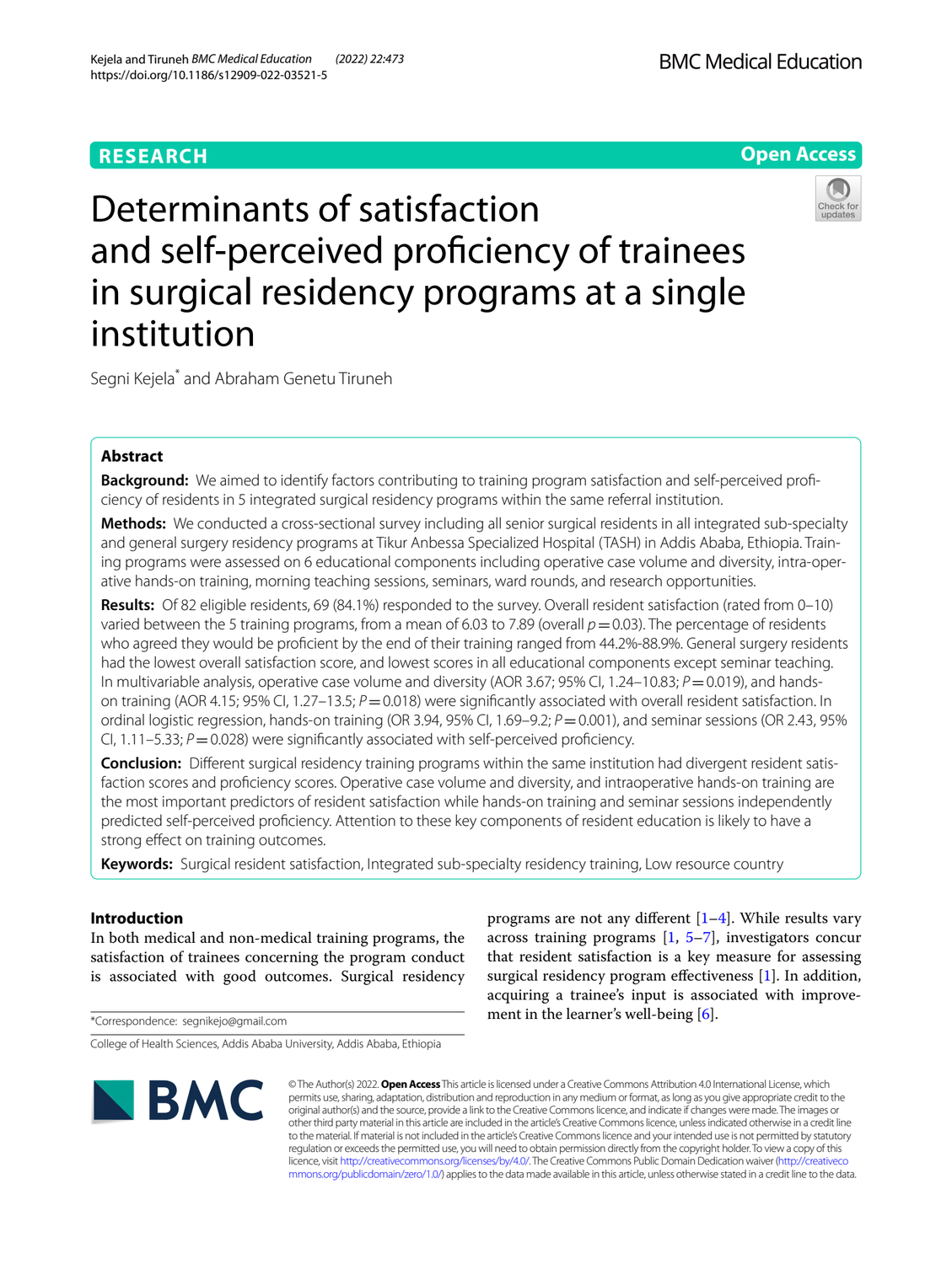Surgical curricula utilize diferent educational methods, of which morning sessions, seminar sessions, intraoperative teaching, ward rounds, and research programs are the main ones  $[5-10]$  $[5-10]$ . Each component's contribution to the satisfaction of residents has been studied, but no study included all components, and none compared different residency programs  $[5-11]$  $[5-11]$ . We believe that each teaching method should be assessed individually, as the efectiveness and importance of the individual components can vary.

The main objectives of this study were first, to assess the satisfaction level of residents at one Ethiopian teaching institution with regards to each educational component of their training programs, and second, to compare levels of satisfaction and self-perceived profciency between various sub-specialty integrated programs and the general surgery residency program at the same institution. By comparing satisfaction and efficacy scores between training programs at one institution we hoped to control for many factors that can vary between institutions, and identify key educational components that are strongly associated with resident satisfaction and proficiency.

# **Methods**

### **Study design**

This is a cross-sectional survey on satisfaction levels of residents in training across all sub-specialties within the Department of Surgery at Addis Ababa University.

### **Study setting**

Addis Ababa University is the one of the only two establishments in Ethiopia with surgical training in general Surgery, urology, pediatric Surgery, plastic, and reconstructive Surgery, and neurosurgery utilizing 7 afliate hospitals and over 55 academic staff members consultant surgeons. Training in general surgery was started 41 years back, and the integrated sub-specialty residency programs were started 10 years ago. All hospitals involved in the training of all the programs are specialty level centers providing both emergency and elective surgical services.

# **Study participants**

Inclusion criteria for this study includes, all residents in their  $3<sup>rd</sup>$  to  $5<sup>th</sup>$  year of residencies were included. This included all residents enrolled in to, neurosurgery, general surgery, plastic and reconstructive surgery, pediatric surgery, and urology programs, provided that they have signed the informed consent. All residents enrolled in to this study had attached to their respective programs of study for at least 8 months.

General surgery residency is a 4 years training program, while the rest of the integrated sub-specialties trainings last for 5 years.

This study excluded, first and second year resident in any training program. The exclusion was intentional as all junior residents are enrolled in the same program until the end of the second year where they branch off into their respective training programs. In addition, residents opted out of the study were excluded.

# **Study variables**

The independent variables in this study were age, gender, feld of specialty or sub-specialty of enrollment, sponsoring institution, and number of years in practice before joining residency.

The primary outcomes of this study were overall resident satisfaction with their residency training program (rated from 0 to 10), and self-perceived profciency (rated on a 5-point Likert scale including strongly disagree, disagree, neutral, agree, and strongly agree). Satisfaction with 6 diferent educational components of the residency programs was also rated on a 5-point Likert scale ranging from very dissatisfied to very satisfied. The educational components were 1) operative case volume and diversity, 2) intraoperative hands-on training, 3) teaching in morning sessions, 4) seminar sessions, 5) ward rounds, and 6) research opportunities. In addition, regret in joining residency or surgery were evaluated. The survey instrument is shown in the [Supplemental fle](#page-6-5).

Morning sessions are programs held at each unit on a biweekly to daily basis for the purpose of reporting activities during duty hours, discussions on challenging cases, and topics pertinent to the duty hour activities. Seminar sessions are fxed programs conducted throughout the year where the residents present the topic given, and consultants provide their perspectives and experiences. Ward rounds are held daily on patients with consultants leading the patient care, decision making, and teaching sessions simultaneously.

## **Data source**

A survey request forms were sent to all available residents using an online survey form and in-person paper format, based on whether the study participant was physically available or not. Each questionnaire was prepared with 3 categories. First category was basic information segment, followed by second part assessing resident satisfaction with regards to multiple teaching methods. Final category involved overall rating of the programs, and regret in joining surgery or the residency program. The questionnaire was initially validated using small pilot study before distribution to the participants.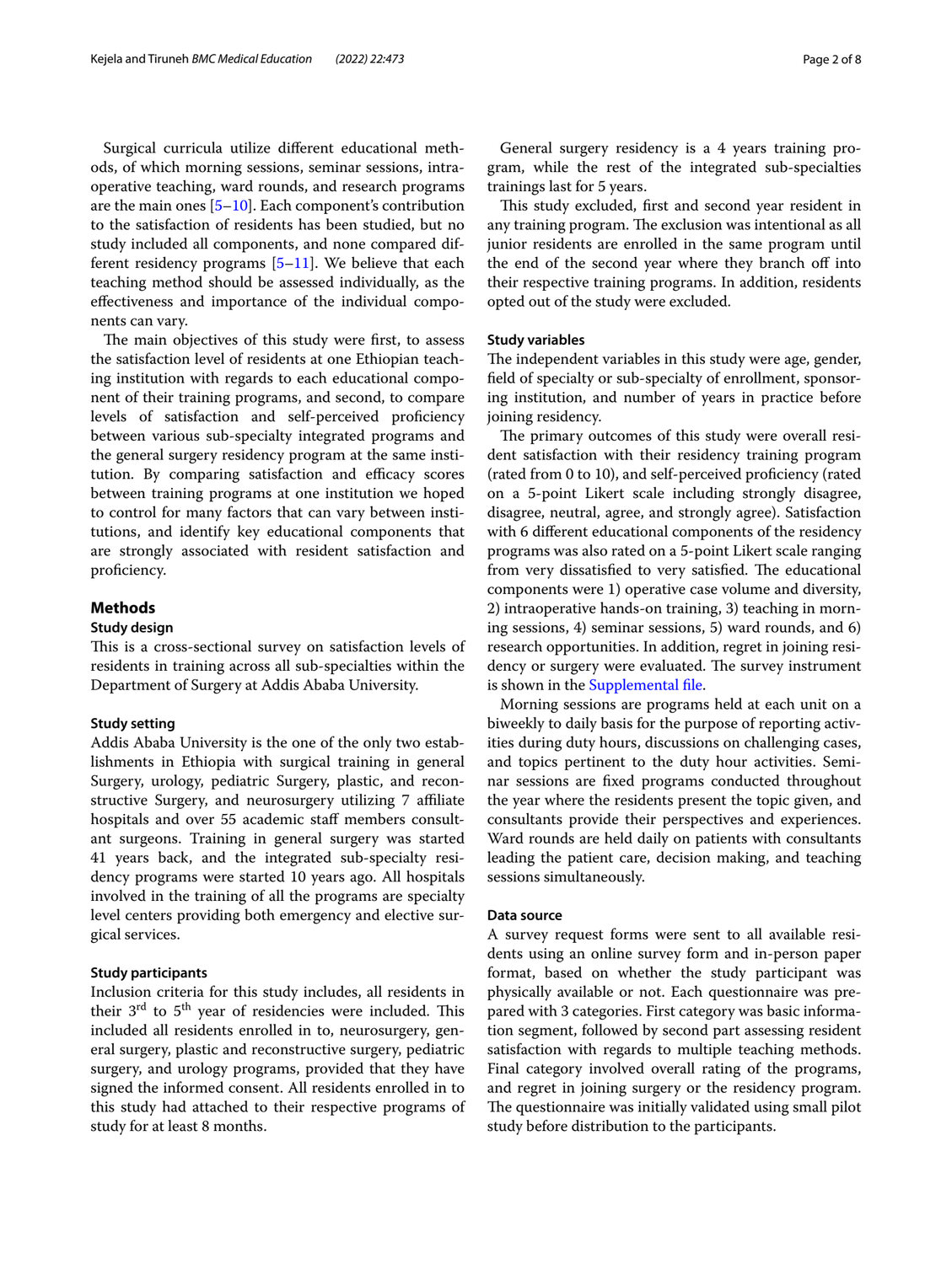# **Measurement/analysis and interpretation**

The collected data was coded, cleaned, and entered into SPSS statistics for Windows, version 23.0. Armonk, NY: IBM Corp, 2015. Descriptive statistics were done for categorical variables, and further analysis was done for difference in mean satisfaction and proficiency scores with analysis of variance and multivariable regression analysis.

# **Bias**

Social desirability bias was the expected during the data collection phase of this study. To alleviate this, data collection was done utilizing residents only as coordinators. Selection bias was the second bias expected from this study. This was reduced by enrolling as many eligible residents as possible maintaining anonymity.

## **Study size**

This is a study based on survey method of data collection. For this reason, data was collected from all residents that fulflled the inclusion criteria, provided that they signed an informed consent.

### **Statistical models**

Simple frequency distribution was utilized to analyze gender, sponsoring institution, program of enrollment, year of residency, and regret in joining the program. Measures of central tendency with mean and measure of dispersion with standard deviation were used to evaluate the age of the respondents, number of years in practice before joining residency, and overall satisfaction of the residents with the program.

Satisfaction with the 6 components of residency education were frst categorized into satisfactory and unsatisfactory with score 1–3 regarded as unsatisfactory and 4–5 as satisfactory, and simple frequency distribution was done. This was followed by measure of central tendency, mean, value determination for all the subcategories for each sub-specialty program. The mean values were compared using one-way analysis of variance (ANOVA) test, and a test of homogeneity (Levene's test) was done, followed by Welch and Brown -Forsythe tests to determine *p*-values. Similarly, one-way ANOVA test was done for overall satisfaction scores of each program after calculating the mean values. In addition, univariable and multivariable regression analysis was done to evaluate association between the training components and the overall satisfaction of the trainees. Since the self-perceived profciency was a Likert scale data, ordinal logistic regression analysis using the same independent variables as in the overall satisfaction was utilized.

# **Ethical considerations**

Ethical approval was acquired from the Institutional Review Board of Addis Ababa University. All participants gave their informed consent, and were informed their right to withdraw from the study at any time. Anonymity and confdentiality were assured throughout the data collection and analysis process. All data collected were treated confdentially and no individual except the authors had any access to any respondent information. The study was conducted in accordance with the Helsinki declarations, and institutional research ethics regulations of Addis Ababa University.

## **Funding and conficts of interest**

No funding was acquired for this study. The authors of this study declare no fnancial and non-fnancial conficts of interest.

# **Results**

Of 82 eligible residents, 69 completed the study survey (response rate of 84.1%). Participant demographics are shown in Table [1.](#page-3-0) Most participants were male. the mean age was  $29.9 \pm 1.5$  years (range of 26–35 years). All respondents were in general practice before residency for a duration ranging from 6 months to 5 years, with an average duration of  $1.8 \pm 0.9$  years. Participants' fields of specialty are shown in Table [1.](#page-3-0) Only 4(5.8%) joined a surgical feld that was not their frst choice for residency training.

Satisfaction with the educational components of training programs was assessed using 6 components including operative case volume and diversity, intra-operative hands-on training, morning teaching sessions, seminars, ward rounds, and research opportunities. Each component was assessed on a 5-point Likert scale ranging from very dissatisfed [\[1\]](#page-6-0) to very satisfed [[5](#page-6-2)]. Scores of 4 (satisfed) or 5 were regarded as satisfactory and very satisfactory respectively, and scores of 3 or less were regarded as unsatisfactory. Table [2](#page-3-1) and Fig. [1](#page-4-0) show satisfaction scores for the 6 educational components across the 5 surgical specialty residency programs.

General surgery and urology residents were least satisfed in most components of teaching. Pediatric surgery and plastic and reconstructive surgery residents had the highest satisfaction scores in most components studied. Notably, lowest satisfaction scores in operative case volume and diversity [2(11.2%)], and hands-on intraoperative training [4(22.2%)] was reported among general surgery residents. Highest satisfaction values in the same categories were seen in pediatric surgery, and plastic and reconstructive surgery with 13(92.9%) and 11(78.6%) respectively. Ward round and research related categories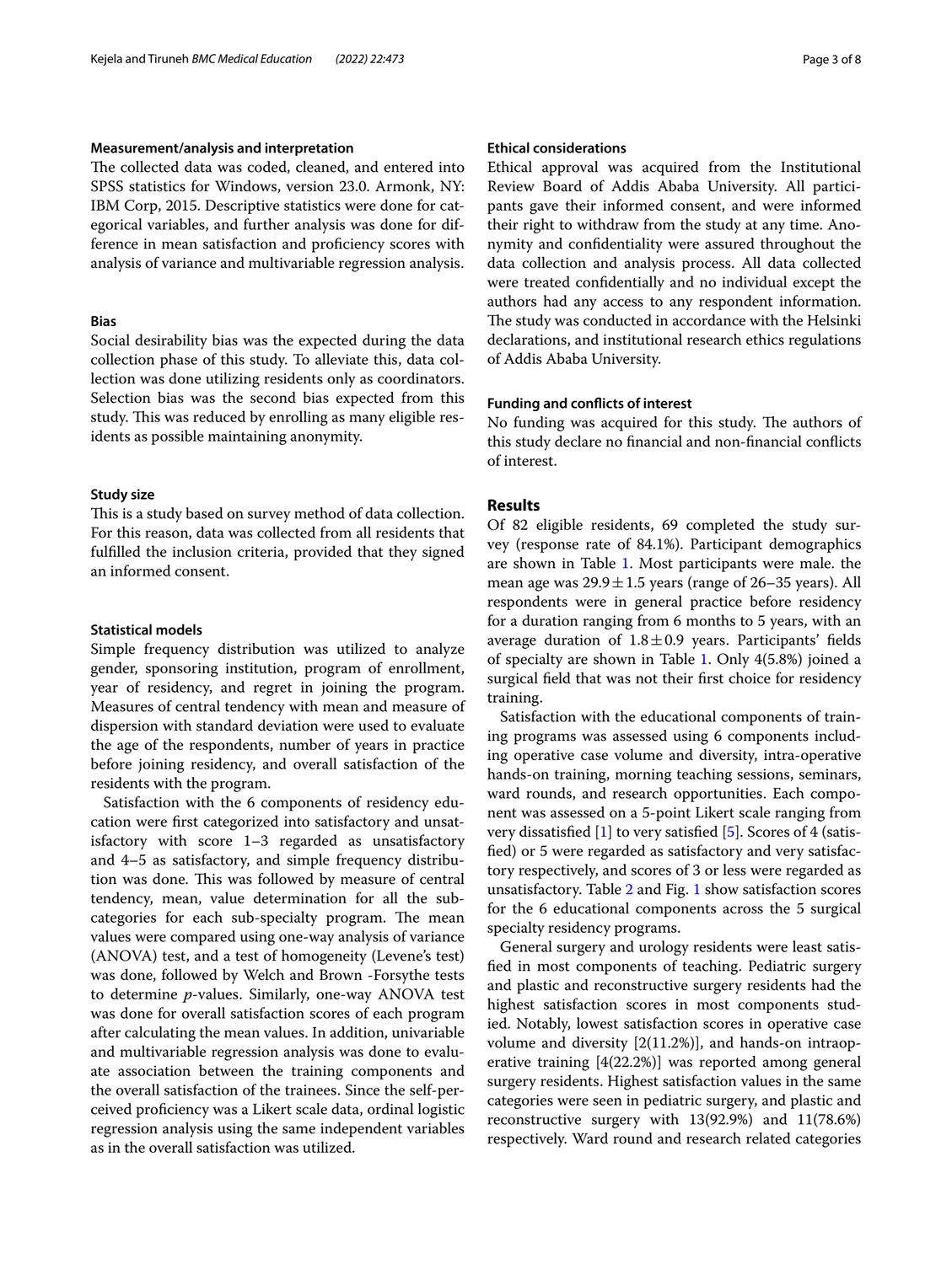| <b>Variables</b>        | Category                           |    | Percentage(%) |  |
|-------------------------|------------------------------------|----|---------------|--|
| Gender                  | Male                               | 60 | 87            |  |
|                         | Female                             | 9  | 13            |  |
| Sponsoring organization | Academic institution               | 53 | 76.8          |  |
|                         | Regional Hospitals                 | 16 | 23.2          |  |
| Program of enrollment   | General Surgery                    | 18 | 26.1          |  |
|                         | Neurosurgery                       | 17 | 24.6          |  |
|                         | Plastic and reconstructive surgery | 9  | 13            |  |
|                         | Pediatric surgery                  | 14 | 20.3          |  |
|                         | Urology                            | 11 | 15.9          |  |
| Year of residency       | 3 <sup>rd</sup>                    | 27 | 39.1          |  |
|                         | 4 <sup>th</sup>                    | 21 | 30.4          |  |
|                         | 5 <sup>th</sup>                    | 21 | 30.4          |  |

<span id="page-3-0"></span>**Table 1** Characteristics of the respondents with regards to sex, sponsor, specialty and year of residency

<span id="page-3-1"></span>**Table 2** Subgroup of residents with satisfactory response (likert scale score of 4 and 5) with the different categories of the training

| <b>Categories</b>                    | <b>General surgery</b><br>$(N=18)$ | Urology $(N=11)$ | Neurosurgery<br>$(N=17)$ | $PRS* (N = 9)$ | Pediatric<br>surgery<br>$(N = 14)$ |
|--------------------------------------|------------------------------------|------------------|--------------------------|----------------|------------------------------------|
| Operative case volumes and diversity | 2(11.2%)                           | 5(45.5%)         | 11(64.7%)                | 8(88.8%)       | 13(92.9%)                          |
| Intraoperative hands-on training     | 4(22.2%)                           | $4(36.4\%)$      | 10(58.8%)                | 5(55.5%)       | 11(78.6%)                          |
| Morning sessions                     | 6(33.3%)                           | $4(36.4\%)$      | 6(35.3%)                 | 6(66.7%)       | 13(92.9%)                          |
| Seminar sessions                     | 16(88.9%)                          | 6(54.6%)         | 10(58.8%)                | 7(77.8%)       | 13(92.9%)                          |
| Ward rounds                          | 1(5.6%)                            | 2(18.2%)         | $8(47.1\%)$              | 2(22.2%)       | 7(50%)                             |
| Research opportunities               | 3(16.7%)                           | 2(18.2%)         | 4(23.5%)                 | $4(44.4\%)$    | 5(35.7%)                           |

*PRS* Plastic and reconstructive surgery

had lowest overall satisfaction scores across specialties. Seminar sessions had the highest overall satisfaction, with all residency programs reporting more than 50% favorable satisfaction scores.

Overall satisfaction score was rated using a scale of 0 to 10. As shown in Table [3](#page-4-1), the lowest mean values were reported among general surgery and urology residents, with  $6.03 \pm 1.54$  and  $6.36 \pm 2.06$  respectively. The highest score was recorded among plastic and reconstructive surgery residents with a mean value of  $7.89 \pm 1.27$ .

Parametric statistics were performed for all the 6 components with a mean value of each. Test of homogeneity of variance showed 2 categories, satisfaction level with regards to ward rounds and satisfaction level with regards to seminar sessions, had a *p*-value of less than 0.05 and were excluded from the one-way ANOVA test. Further, a test of robustness, Welch and Brown-Forsythe tests, showed satisfaction with regards to research to have a *p*-value of > 0.05 and failed to accept the one-way ANOVA result. Finally, the one-way analysis of variance showed the means in 5 groups of residents were unequal in operative volume and diversity, and satisfaction with

regards to hands-on training,  $F(4,64)=7.51$ ,  $p=0.0001$ , and  $F(4,64) = 5.99$  $F(4,64) = 5.99$  $F(4,64) = 5.99$ ,  $p = 0.002$ , respectively (Table 4). Similarly results from one-way ANOVA for the overall satisfaction indicated that the means of the resident groups were unequal,  $F(4,64)=4.48$ ,  $p=0.03$ .

As shown in Table [5](#page-5-0), univariable logistic regression of all 6 components' association with the overall satisfaction of the respondents showed statistically signifcant associations between satisfaction and both operative volume and diversity, and intraoperative hands-on training. Multivariable regression also showed satisfaction with regards to hands-on training is associated with a fourfold increase in overall satisfaction likelihood, and satisfaction with regards to the operative case volume and diversity was associated with 3.8-fold increase in overall satisfaction likelihood. Both outcomes were statistically signifcant.

All respondents were asked if they expect to be profcient at the end of their training. The highest reports of self-perceived proficiency were recorded among plastic and reconstructive surgery residents at 8(88.9%), neurosurgery residents at 14(82.3%), and pediatric surgery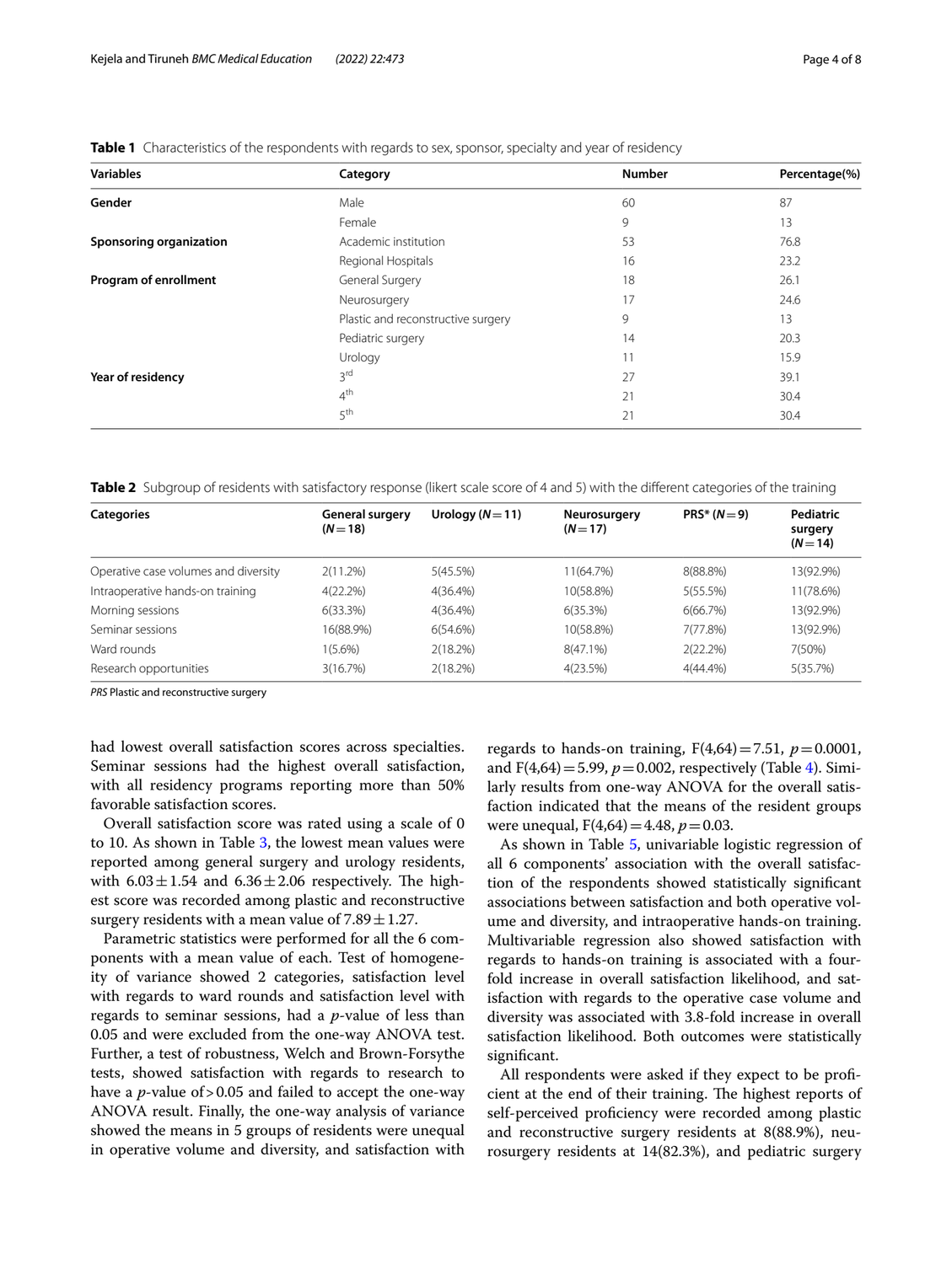

<span id="page-4-1"></span><span id="page-4-0"></span>**Table 3** Mean values of overall satisfaction level of respondents with values reported from 0–10 for each respondent

| Standard<br>deviation | Range    |
|-----------------------|----------|
| 1.54                  | $4 - 9$  |
| 2.06                  | $2 - 9$  |
| 1 24                  | $5 - 9$  |
| O 94                  | $6 - 9$  |
| 1 27                  | $6 - 10$ |
|                       |          |

\* Plastic and reconstructive surgery

residents a 11(78.5%). On the other hand, urology and general surgery residents had the lowest self-perceived responses at 6(54.6%), and 8(44.2%) respectively. An ordinal logistic regression analysis was done to investigate efect of multiple variables on the self-perceived proficiency of the trainees. The predictor variables were tested a priori to verify there was no violation of the assumptions of no multicollinearity. The predictor variable, satisfaction with hands-on training, in the ordinal logistic regression analysis was found to contribute to the model. The ordered log-odds (Estimate) =  $1.37$ , SE=0.423, Wald=10.51,  $p=0.001$ . The estimated odds ratio favored a positive relationship of nearly fourfold

# <span id="page-4-2"></span>**Table 4** One way ANOVA test for resident subgroups and categories of training satisfaction

| <b>Categories</b>              | Levene statistics<br>( <i>p</i> -value) | Welch test (p-value) | <b>Brown-Forsythe test</b><br>$(p-value)$ | F-test | <i>p</i> -value |
|--------------------------------|-----------------------------------------|----------------------|-------------------------------------------|--------|-----------------|
| Operative volume and diversity | 0.289                                   | 0.001                | < 0.001                                   | 7.51   | < 0.001         |
| Hands-on training              | 0.198                                   | 0.002                | < 0.001                                   | 5.99   | < 0.001         |
| Morning sessions               | 0.041                                   | < 0.001              | 0.002                                     | 4.98   | 0.001           |
| Seminar sessions               | 0.029                                   | 0.017                | 0.007                                     | 4.46   | 0.003           |
| Ward rounds                    | 0.115                                   | 0.001                | 0.003                                     | 4.68   | 0.002           |
| Research                       | 0.668                                   | 0.325                | 0.283                                     | ,41    | 0.242           |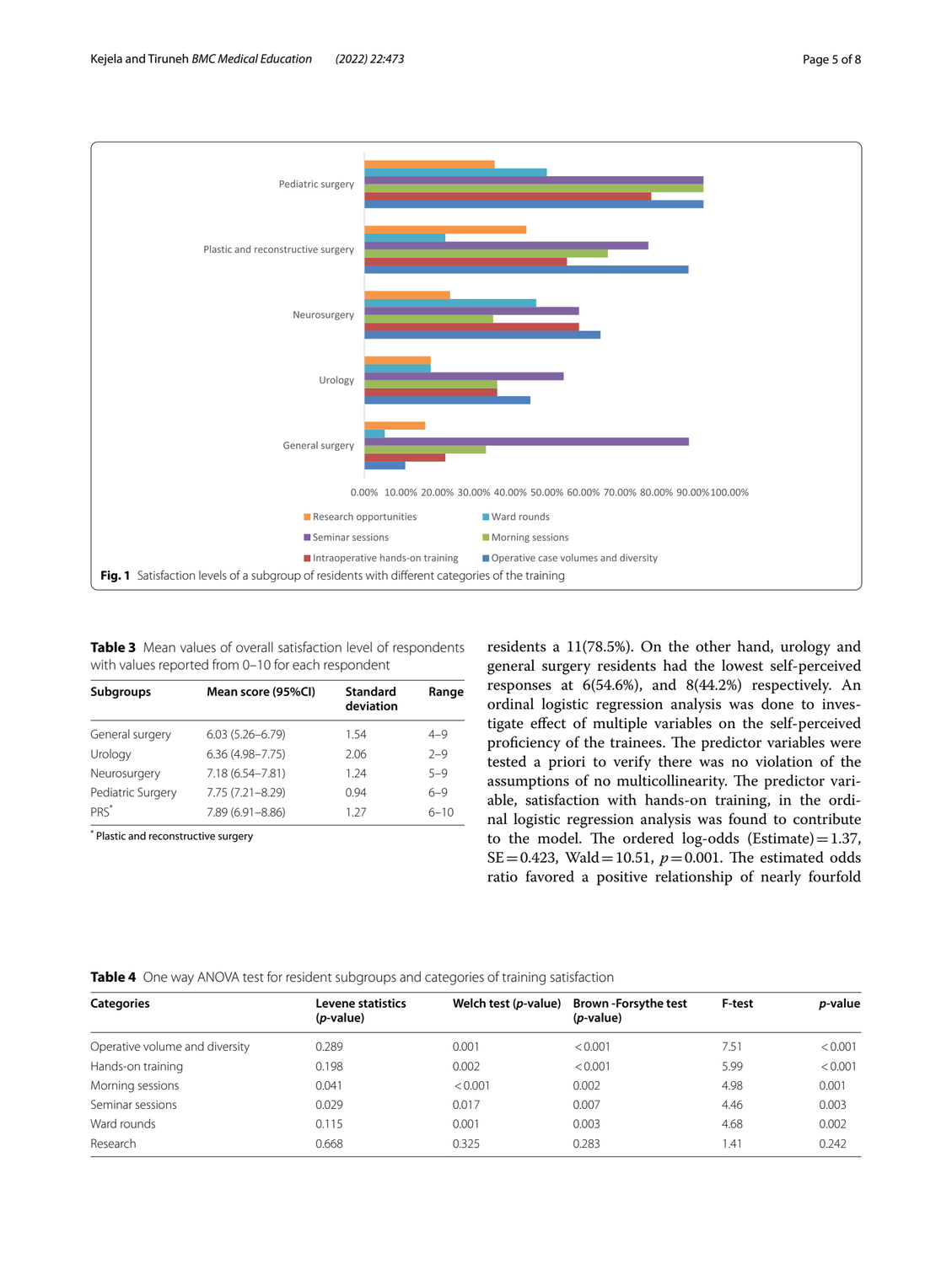<span id="page-5-0"></span>**Table 5** Univariable and multivariable logistic regression of overall satisfaction, with regards to satisfaction with all the teaching components

| <b>Categories</b>                 |      |       | COR P-value AOR (95%CI) | P-value |
|-----------------------------------|------|-------|-------------------------|---------|
| Operative volume and<br>diversity | 3.78 | 0.014 | $3.67(1.24 - 10.83)$    | 0.019   |
| Hands-on training                 | 4.0  | 0.018 | $4.15(1.27 - 13.5)$     | 0.018   |
| Morning session                   | 1.07 | 0.87  |                         |         |
| Seminar session                   | 1 21 | 043   |                         |         |
| Ward rounds                       | 0.92 | 0.85  |                         |         |
| Research                          | 1.62 | 031   |                         |         |

*COR* Crude odds ratio, *AOR* Adjusted odds ratio, *CI* Confdence interval

 $[OR = 3.94, 95\% CI (1.69, 9.2)]$  compared to the reference variable. The predictor variable, satisfaction with seminar session similarly was found to contribute to the model. The ordered log-odds (Estimate) =  $0.89$ , SE =  $0.403$ , Wald = 4.85,  $p = 0.028$ . The estimated odds ration favored a positive relationship of nearly 2.5-fold  $[OR = 2.43]$ , 95% CI (1.11,5.33)] compared to the reference variable. Satisfaction with operative case volume and diversity was found to trend towards statistical signifcance in its contribution to the model. The ordered log-odds (Estimate)=0.68, SE=0.374, Wald=3.29,  $p=0.07$ . The estimated odds ratio favored a positive relationship of nearly twofold [OR = 1.97, 95%CI  $(0.94, 4.12)$ ] compared to the reference variable.

Finally, regret in joining surgery was reported in 2(2.9%), and regret in joining the particular program of enrollment was 3(4.3%). Neurosurgery, General surgery, and Urology each had one respondent who regretted joining the program. No regret was reported in Plastic and reconstructive surgery, and Pediatric surgery.

# **Discussion**

In this study we found that resident satisfaction levels varied between surgical residency programs housed within the same teaching institution, and was associated with residents' assessment of operative case volume and diversity, as well as the quality of their hands-on training experience. Resident self-perceived profciency also varied between residency programs, and was associated with operative case volume and diversity as well as the quality of teaching seminar sessions. Odds ratios varied from 2.4 to 4.1, indicating a large efect size for these associations. Our fndings suggest that particular components of surgical residency program curricula are key to resident satisfaction and self-perceived profciency, and should be the focus of efforts to enhance the quality of surgical training.

Prior research has demonstrated fairly high satisfaction among general surgery residents with regards to their surgical training. For instance, a national survey from the US showed a satisfaction rate of 85% across the 248 surgical residency programs [\[12](#page-7-2)]. Other studies confrmed the same finding  $[6, 13, 14]$  $[6, 13, 14]$  $[6, 13, 14]$  $[6, 13, 14]$  $[6, 13, 14]$ . Similarly, studies on neurosurgery residents showed higher overall satisfaction score compared to our report [[15,](#page-7-5) [16](#page-7-6)]. A study of pediatric surgery residents also found a high satisfaction rate [[17\]](#page-7-7). On the other hand, satisfaction scores with regards to the training among urology residents are divergent across the literature, ranging from less than 30% to more than 80% [\[18,](#page-7-8) [19\]](#page-7-9). Similarly, publications show a varying level of satisfaction for plastic and reconstructive surgery residents across institutions of study [[20](#page-7-10), [21](#page-7-11)]. In general, satisfaction levels of trainees are institution and country dependent, and largely vary across specialties. Our fnding of divergent satisfaction levels across diferent programs within an institution signals the necessity for every institution with surgical training programs to conduct their own assessment.

Hands-on intraoperative training and operative case volumes have been repeatedly sited across the literature as the most important predictors of satisfaction among surgical trainees. A national US survey of general surgery residents showed hands-on operative experience was a signifcant predictor of the overall satisfaction of the trainees [\[13](#page-7-3)]. Likewise, studies on plastic and reconstructive surgery residents showed operative experience as the most important element for the overall satisfaction of the respondents, with the volume and level of independent performance being the most important factors [[21,](#page-7-11) [22](#page-7-12)]. Lack of operative exposure has been cited as a cause of burnout and dissatisfaction among neurosurgery residents in a US national survey, further signaling the importance of intra-operative training [[16\]](#page-7-6). Our findings serve to reiterate that operative case volumes and hands-on training are crucial determinants of the overall satisfaction of the trainees, and should be a priority for surgical programs across institutions.

Self-perceived proficiency in surgical training is less well studied. In one large study, self-reported competency was associated with the overall satisfaction of residents [[23\]](#page-7-13). A prior publication found only a poor association between operative case volume and self-reported proficiency  $[24]$ . To our knowledge, there is no publication correlating hands-on intraoperative experience and seminar sessions with self-perceived profciency of surgical residents.

While case volume and diversity component was a determinant of both resident satisfaction and self-perceived profciency, hands-on training was a determination of satisfaction only, and the quality of seminar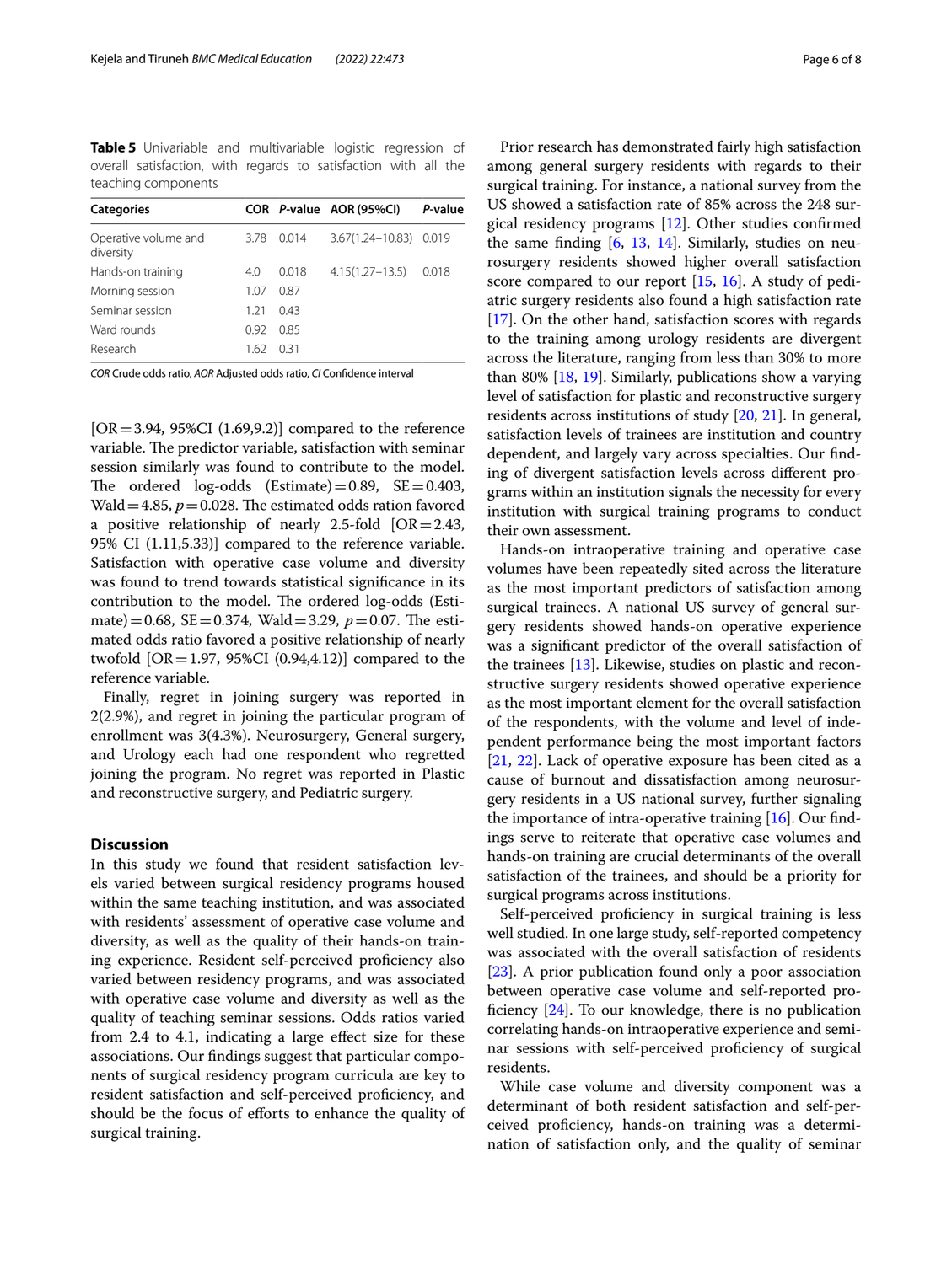teaching was a determination of proficiency only. These diferences are interesting and somewhat unexpected, and suggest that cognitive training preferentially impacts self-perceived profciency while hands-on procedural skill training preferentially imparts satisfaction. These fndings merit further study.

To our knowledge, this is the frst time integrated subspecialty residency programs were compared with the general surgery residency program at the same institution. This approach kept many of the variables associated with residency training, such as infrastructure, salary, hospital culture and institutional educational policies constant between the training programs we analyzed. In addition, we analyzed various teaching components separately instead of making a collective assessment as was done in most studies referenced here, allowing us to identify particular educational elements that strongly contribute to resident satisfaction and self-perceived profciency. Limitations of this study were the small sample size owing to small number of residents within each program, and the fact that this is a single institution study. We evaluated satisfactions of residents in all components using a self-reported likert scale survey. This may render the responses subjective as no logbooks or publications credentials were utilized to clearly evaluate the operative and research experiences of the respondents. The impact of work-life balance on the overall satisfaction of the residents has not been included in our study, and should be an area of research for the future.

# **Conclusion**

In this study, we found signifcant diferences in the overall satisfaction, and satisfaction with regards to the teaching categories across diferent residency programs within the same institution. General surgery residents reported the lowest satisfaction rate in all except seminar teaching component while pediatric surgery residents had positive responses in almost all components, similar to plastic and reconstructive surgery. Operative case volume and diversity, and the hands-on training components of the training were signifcantly associated with the overall satisfaction. In addition, hands-on training and seminar sessions were signifcantly associated with self-perceived profciency of the trainees. Attention to these key components of resident education is likely to have a strong efect on training outcomes.

### **Supplementary Information**

The online version contains supplementary material available at [https://doi.](https://doi.org/10.1186/s12909-022-03521-5) [org/10.1186/s12909-022-03521-5](https://doi.org/10.1186/s12909-022-03521-5).

<span id="page-6-5"></span>**Additional fle 1.**

#### **Acknowledgements**

We would like to acknowledge Mark Topazian for editing the manuscript and his advisory role during the conduct of this study.

#### **Authors' contributions**

For this manuscript, S.K Wrote the proposal and partly prepared the survey. Also analyzed the study and wrote the manuscript. A.G edited the proposal, partly prepared the survey, prepared the online format of the survey, and oversaw the data collection process. Also edited the manuscript. The author(s) read and approved the fnal manuscript.

### **Funding**

No funding was acquired for this study.

#### **Availability of data and materials**

The data and material for this study would be provided with a reasonable request to the corresponding author.

### **Declarations**

#### **Ethics approval and consent to participate**

Ethical approval was acquired from the Institutional Review Board of Addis Ababa University. All participants gave their informed consent, and were informed their right to withdraw from the study at any time. Anonymity and confdentiality were assured throughout the data collection and analysis process. All data collected were treated confdentially and no individual except the authors had any access to any respondent information. The study was conducted according to Helsinki declarations, and institutional research ethics regulations of Addis Ababa University.

#### **Consent for publication**

Not applicable.

#### **Competing interests**

The researchers declare no fnancial and non-fnancial conficts of interest.

Received: 22 April 2022 Accepted: 31 May 2022

#### **References**

- <span id="page-6-0"></span>1. Al-Shanafey S, Alzahrani A, AlBallaa A, AlBallaa A. Surgical resident satisfaction with the current surgical training program in the Riyadh area. Ann Saudi Med. 2009;29(5):388–92.
- 2. Saarikoski M. Mentor relationship as a tool of professional development of student nurses in clinical practice. Int J Psychiatr Nurs Res. 2003;9:1014–24.
- 3. Lim DH, Morris ML. Infuence of trainee characteristics, instructional satisfaction, and organizational climate on perceived learning and training transfer. Hum Resour Dev Q. 2006;17(1):85–115.
- <span id="page-6-1"></span>4. Hindiarto F, Hidayat R, Riyono B. Is Training Efective to Develop Individual's Soft Skills in Organizations? Emphatic Communication Training on Friendly and Helpful Behavior in Private Hospital. Open Psychol J. 2020;13(1):5–13.
- <span id="page-6-2"></span>5. Torbeck L, Wilson A, Choi J, Dunninngton GL. Identifcation of behaviors and techniques for promoting autonomy in the operating room. Surg. 2015;158(4):1102–12.
- <span id="page-6-4"></span>6. Aldossary MY, Alnaimi M, Albamyouq M, Alsofyani T, Aljahdali A, Albuainain H. Resident satisfaction regarding surgical training program in Eastern Saudi Arabia: A cross-sectional study. Int J Surg Open. 2019;17:15–9.
- <span id="page-6-3"></span>7. Tolani MA, Isah AB, Muhammad MS, Abubakar NM, Bello AA, Badmus H, Mustapha N, Hamza BK, Agbo CA. Evaluating Postgraduate Surgical Education Experience, Professional Satisfaction, and Personal Well-Being: A Cross-Sectional Survey of Trainees in A Low-Middle Income Country in Sub-Saharan Africa. West Afr J Med. 2021;38(1):75–9.
- 8. Macknin JB, Brown A, Marcus RE. Does research participation make a difference in residency training? Clin Orthop Relat Res. 2014;472(1):370–6.